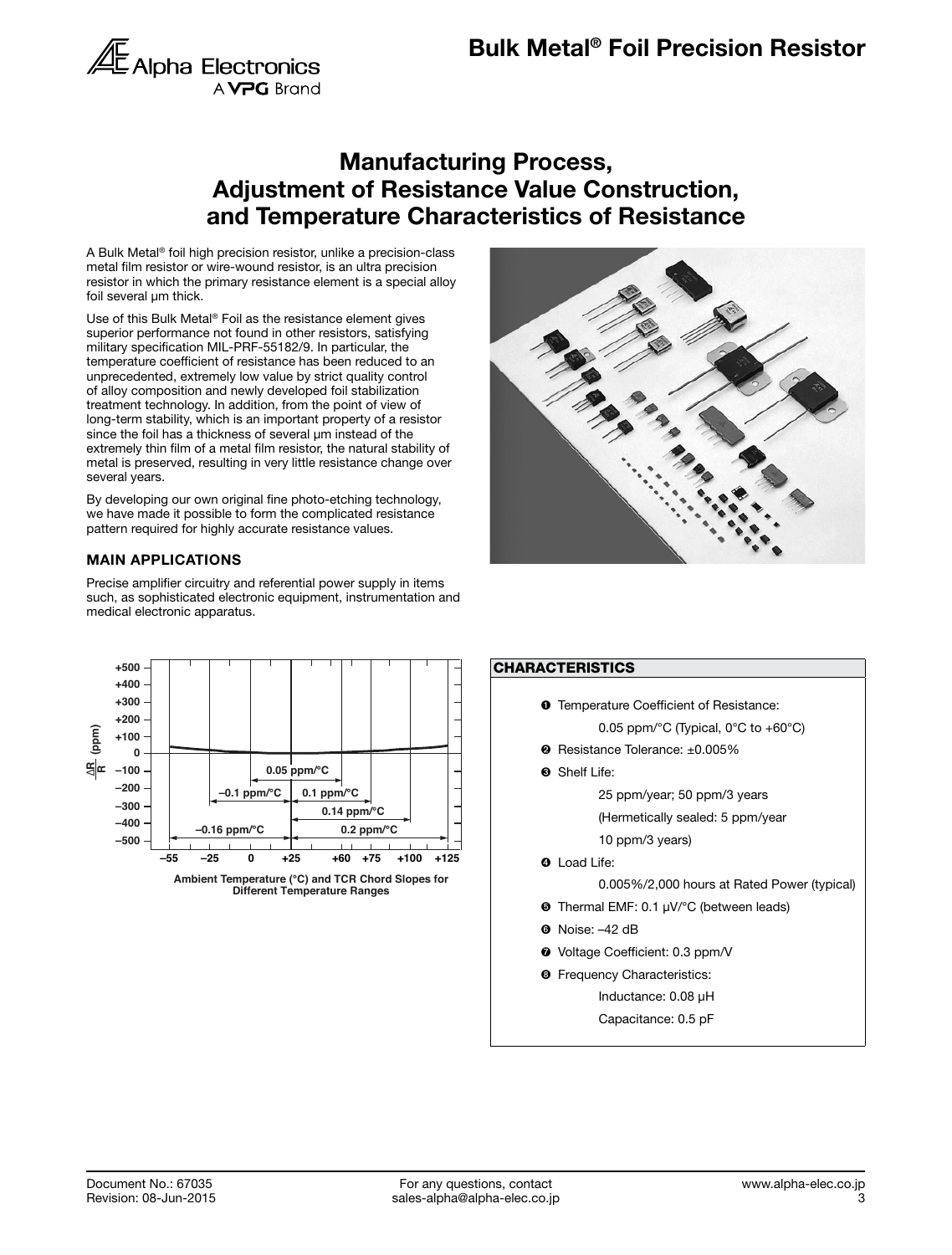# Bulk Metal® Foil Precision Resistor Bulk Metal® Foil Precision Resistor



Manufacturing Process, Adjustment of Resistance Value Construction, and Temperature Characteristics of Resistance



#### ADJUSTMENT OF RESISTANCE VALUE



Foil bonded on substrate is photo-etched to make a fine path pattern to provide a desired value. A series of trimming locations are laid out on the pattern, as shown in A through E (fig. above). As shown at C, the trimming method is to increase the resistance by cutting the Bulk Metal® Foil. The resistance value can be made accurate to within ±50 ppm of the desired value by cutting at several of the trimming locations. The locations that are cut for trimming are where the electric current flow (arrows in diagram) will not be affected so that the trimming will not cause electrical noise or changes over the years.

#### **CONSTRUCTION**

#### Construction of SMT (MP, MQ Type)

Outer coating is made of epoxy resin, which provides excellent resistance to moisture, heat and solvents.

Gold wire-bond connects between lead frames and resistive elements. Also, resistive elements are designed to be mounted on lead frames efficient heat removal.



- **O** Transfer-molded resin (heat-resistant epoxy)
- ➋ Coating for moisture protection and buffering

(etched resistive element)

- ➏ Bonding layer (polyimede)
- Ceramic substrate (high-purity alumina)
- **<sup>O</sup>** Gold wire
- **<sup>O</sup>** Terminal pads
- Construction of Transfer-Molded Type

➌ Protective layer **O** External lead **<sup>O</sup>** Bulk Metal<sup>®</sup> Foil

The outer cover is transfermolded epoxy resin strongly resistant to heat, moisture and solvents. Inside, there are secondary leads which act as a buffer so that stress on the exterior leads is not transmitted to the foil, providing stability against vibrations when the resistor is mounted on a circuit.

- **O** Transfer-molded resin (heat-resistant epoxy)
- ➋ Coating for moisture protection and buffering
- ➌ Protective layer
- **O** Bulk Metal<sup>®</sup> Foil (etched resistive element)
- ➎ Bonding layer (polyimede)



- ➏ Ceramic substrate (high-purity alumina)
- ➐ Resin strengthening welded part
- **<sup>3</sup>** Secondary lead (abating mechanical stress from outside)
- ➒ High-temperature solder
- ➓ Exterior lead (Dia. 0.65 mm)